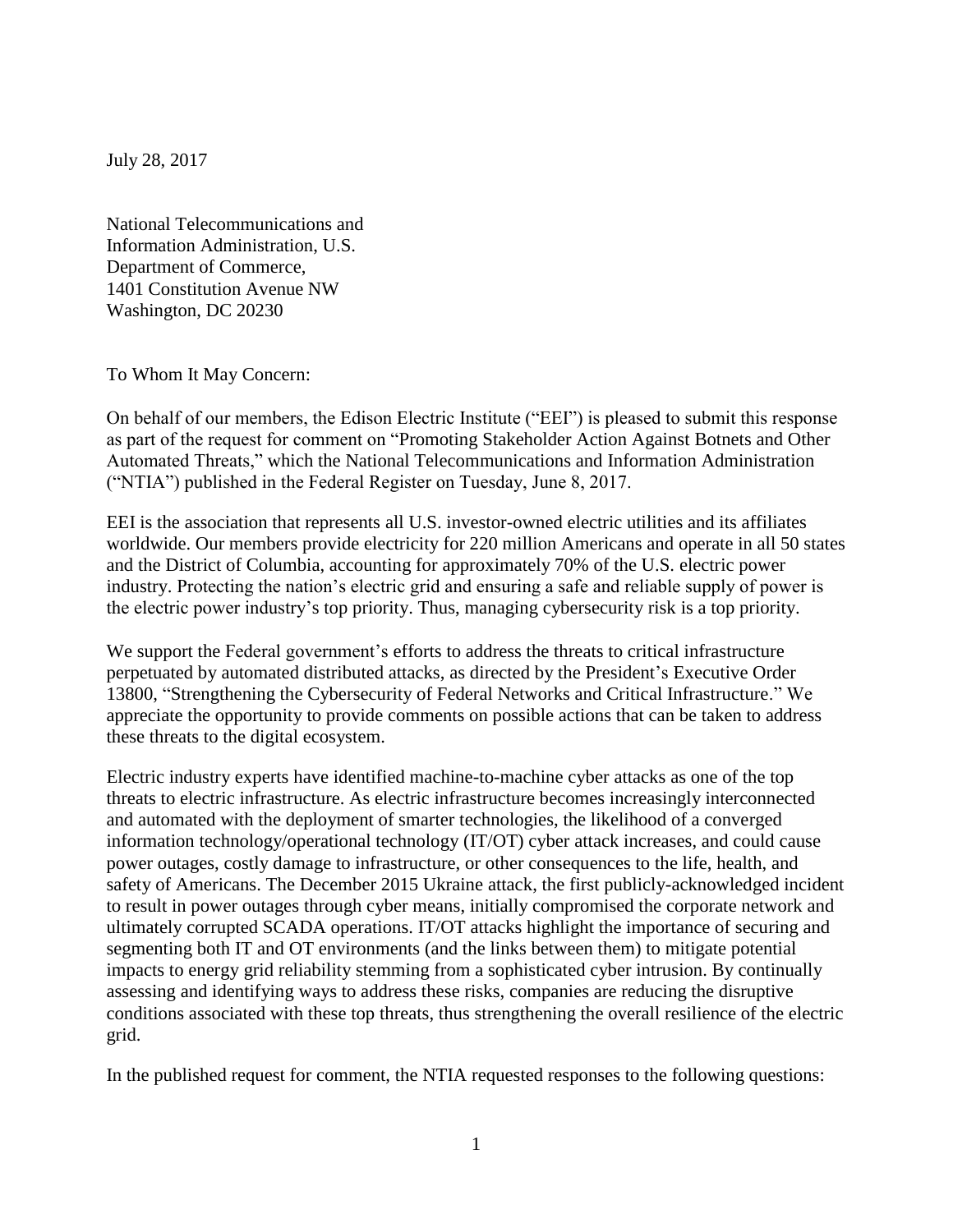- 1. **What works**: What approaches (e.g., laws, policies, standards, practices, technologies) work well for dealing with automated and distributed threats today? What mechanisms for cooperation with other organizations, either before or during an event, are already occurring?
	- A baseline for asset configuration that incorporates security best practices for Internetconnected devices should be established. Securing endpoint devices will reduce the overall number of devices from which a botnet can draw on to direct malicious traffic. Common defenses for botnet attacks include traffic filtering, bandwidth increases, and/or Domain Name Server ("DNS") modification.
	- Vendor solutions exist that allow companies to monitor their own Internet traffic and that of their suppliers. These tools allow companies to monitor certain aspects of supply chain risk, including the threat of automated distributed attacks.
	- Other tools in the market, such as two-factor authentication and detecting machine versus human interaction help reduce certain botnets.
- 2. **Gaps**: What are the gaps in the existing approaches to dealing with automated and distributed threats? What no longer works? What are the impediments to closing those gaps? What are the obstacles to collaboration across the ecosystems?
	- No common or baseline security standards exist for home-based Internet connected devices. There does not appear to be any minimum security requirements for these devices.
	- The drawback of emphasizing asset and configuration best practices is that often the assets in a botnet are not owned by private corporations. Rather, private individuals are responsible for ensuring that all of their devices are configured properly.
	- Automated distributed attacks leverage devices not owned by the victim of the attack. Device owners may not experience reduced functionality of the device used during the attack, making it difficult to incentivize good security practices.
	- The volume of DDoS attacks is increasing exponentially over time<sup>1</sup>, making it much more challenging and expensive to remediate.
	- Organizations may be hesitant to share information about ongoing attacks against their organization with their respective Information Sharing and Analysis Centers (ISACs).
	- Countries where botnet attacks originate typically have more relaxed laws relating to cybercrime and as a result have become havens for these types of activities. Attribution of these attacks is often difficult, and international cooperation will be required to address this issue.
- 3. **Addressing the problem**: What laws, policies, standards, practices, technologies, and other investments will have a tangible impact on reducing risks and harms of botnets? What tangible steps to reduce risks and harms of botnets can be taken in the near term? What emerging or long term approaches may be promising with more attention, research, and investment? What are the public policy implications of the various approaches? How might these be managed, balanced, or minimized?
	- Implementing secure asset configurations can significantly help to reduce botnet attack capacity. Specifically, securely configuring Internet of Things ("IoT") devices and

 $\overline{a}$ <sup>1</sup>[https://www.dhs.gov/sites/default/files/publications/FactSheet%20DDoSD%20FINAL%20508%20OCC%20Cleared.](https://www.dhs.gov/sites/default/files/publications/FactSheet%20DDoSD%20FINAL%20508%20OCC%20Cleared.pdf) [pdf](https://www.dhs.gov/sites/default/files/publications/FactSheet%20DDoSD%20FINAL%20508%20OCC%20Cleared.pdf)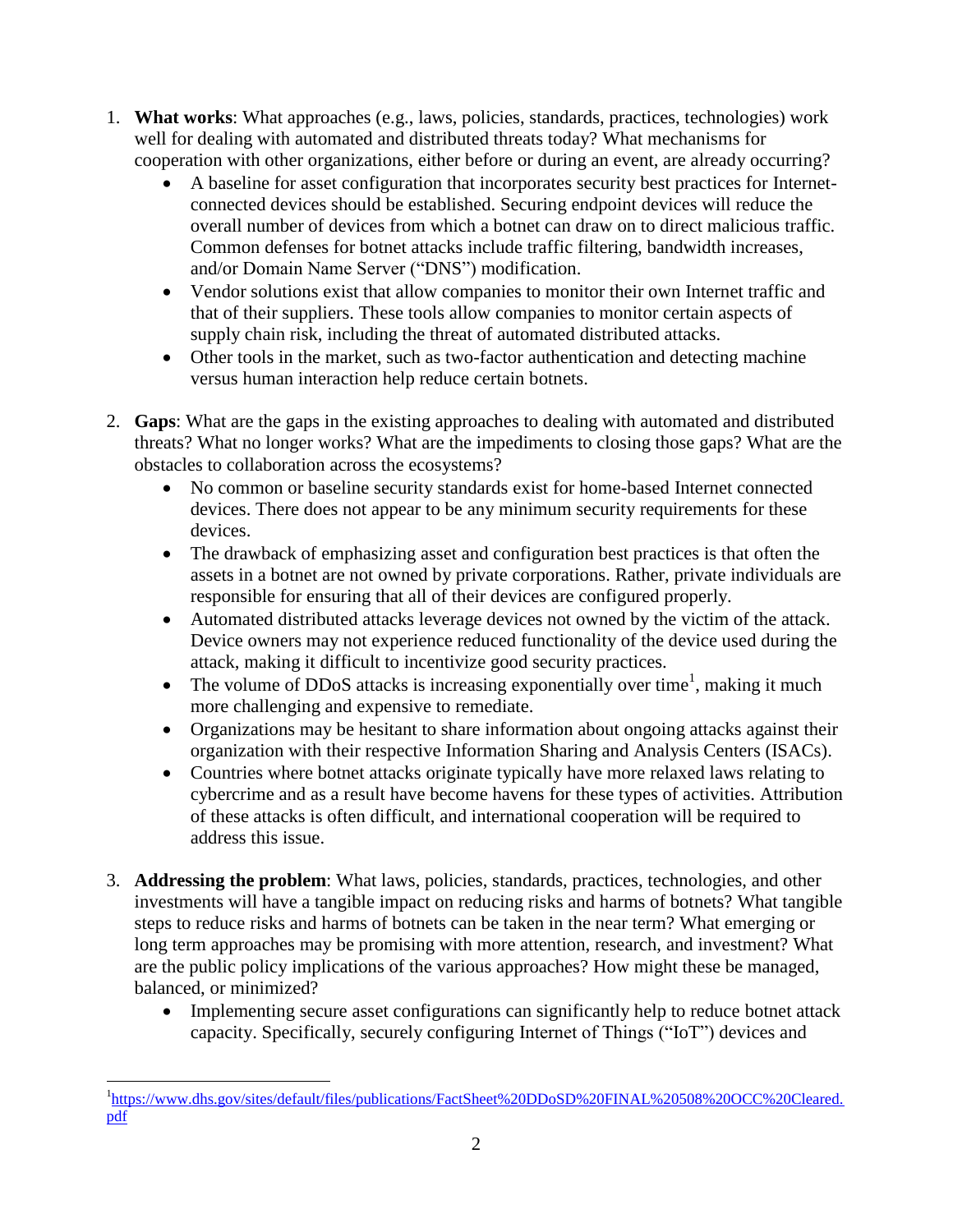assets running services vulnerable to DDoS amplification would significantly decrease current botnet capacities.

- Requiring users to change device passwords and adhere to current complexity criteria recommended by the Federal government prior to connecting devices to the Internet could reduce botnet capacity.
- Alignment with standards such as the Manufacturer Usage Description ("MUD"), which is under review with the Internet Engineering Task Force ("IETF"), could help mitigate or prevent distributed automated attacks by blocking improper communications by IoT devices and preventing lateral movement by attackers across different device types.
- Encouraging victims of botnet attacks to communicate with their ISACs and relay technical indicators and attack volume as they occur could help mitigate the overall impact of the attack.
- Study regulatory impediments and recommend solutions to increase reporting to the ISACs.
- Educate end users on placing IoT devices on a separate segmented network connection behind a firewall.
- The development of certification program with consumer rebates similar to EPA's "Energy Star," based on an engineering standard for IoT products, could help improve the baseline level of security for IoT devices.
- Develop incentives that encourage vendors to develop cyber threat mitigating products, and/or encourage companies to improve cyber security practices. Tax incentives for using best practice defenses are a possibility.
- 4. **Governance and collaboration**: What stakeholders should be involved in developing and executing policies, standards, practices, and technologies? What roles should they play? How can stakeholders collaborate across roles and sectors, and what should this collaboration look like, in practical terms?
	- Working groups including representatives from the public and private sectors should be included in the broader conversation about techniques to minimize the threat associated with botnets. Having open forums for sharing recent issues and best practices across sectors, including academia and cybersecurity professionals, will help identify crosscutting solutions.
	- Local, state, Federal, and international law enforcement should coordinate the dismantling of botnets. State and Federal standards and policies must be aligned to avoid conflicting efforts.
- 5. **Policy and the role of government**: What specific roles should the Federal government play? What incentives or other public policies can drive change?
	- The Federal government, and in particular the Federal Bureau of Investigation ("FBI"), should continue to play a key role in the dismantling of botnets.
	- Incentives should be provided to encourage IoT devices to be securely configured by default.
	- Alignment with the MUD standard (or other similar standards) may help address issues related to automated distributed threats.